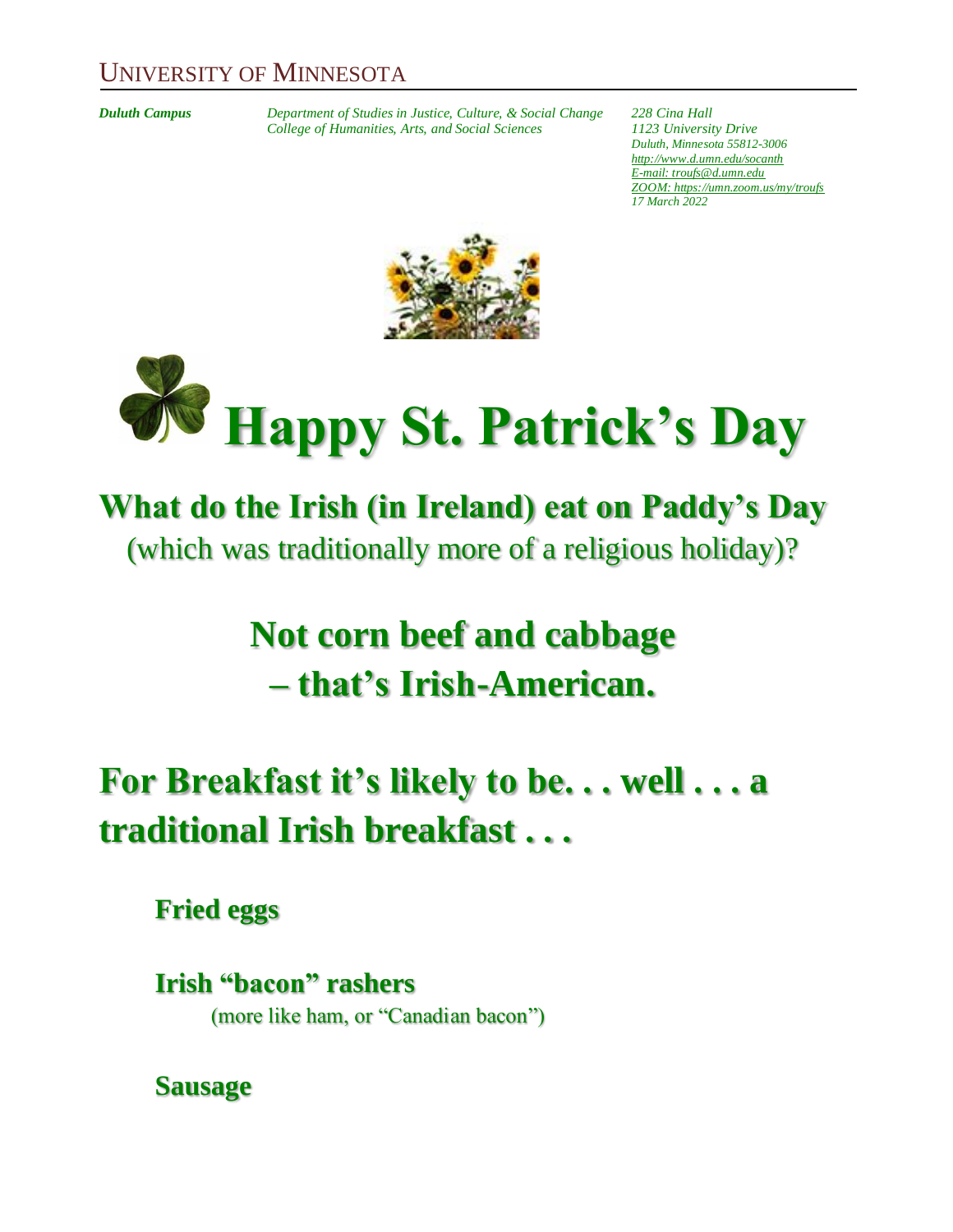### **Black pudding (blood sausage),**

or White pudding (like black pudding, but without the blood)

#### **Grilled tomatoes**

#### **Mushrooms**

#### **Irish brown bread or buttery scones**

The Irish are famous for their butter. The Irish butter museum is in Cork, featuring 2000-year-old-butter found in an Irish bog.

**Tea**

## **For Lunch and Dinner it's likely to be . . .**

**Leg or belly of lamb or loin of "bacon" (ham), roasted in the oven with rosemary and garlic . . . or shepherd's pie**

**Potatoes and some other root vegetables**

**Or Colcannon**  (cabbage or kale with mashed potatoes, etc., and butter and cream)

**Peas and/or broccoli**